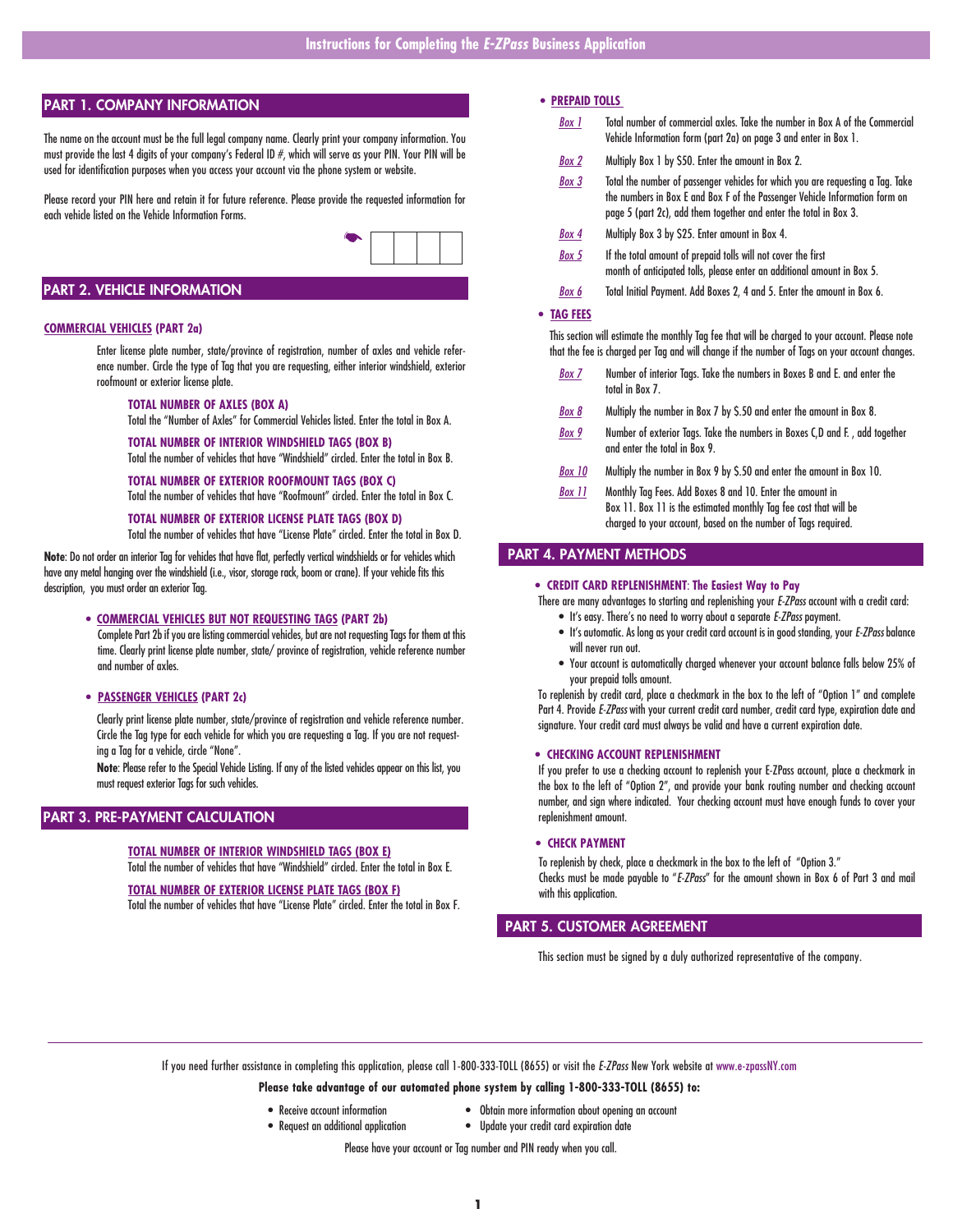

# **BUSINESS APPLICATION**

*E-ZPass* **New York Service Center P.O. Box 149001 Staten Island, NY 10314-9001 1-800-333-TOLL (8655) (Fax) 718-313-9725 www.e-zpassNY.com**

| ■ For company-owned or leased, passenger and commercial vehicles (i.e. cars, trucks, tractor trailers, tandem trailers, etc.) |  |
|-------------------------------------------------------------------------------------------------------------------------------|--|
|-------------------------------------------------------------------------------------------------------------------------------|--|

n Call 1-800-333-TOLL(8655) or access our website at www.e-zpassNY.com to make any change to an existing E-ZPass account. **n** FOR INSTRUCTIONS on completing this application, please see page 1

| <b>PART 1. COMPANY INFORMATION</b>                                                                                                                                                                                                                                                                                                                                                                                                                                                                                                                                         |                                                                                       |                                                                                |       | <b>Personal Identification Number</b>                        |
|----------------------------------------------------------------------------------------------------------------------------------------------------------------------------------------------------------------------------------------------------------------------------------------------------------------------------------------------------------------------------------------------------------------------------------------------------------------------------------------------------------------------------------------------------------------------------|---------------------------------------------------------------------------------------|--------------------------------------------------------------------------------|-------|--------------------------------------------------------------|
| Company Name (Full Legal Name)                                                                                                                                                                                                                                                                                                                                                                                                                                                                                                                                             |                                                                                       |                                                                                |       | You must enter the last 4 digits of your Federal ID#         |
| "Doing Business As" Name (If Applicable)                                                                                                                                                                                                                                                                                                                                                                                                                                                                                                                                   |                                                                                       |                                                                                |       |                                                              |
|                                                                                                                                                                                                                                                                                                                                                                                                                                                                                                                                                                            |                                                                                       |                                                                                |       |                                                              |
| <b>Billing Contact</b><br><b>Last Name</b><br><b>First Name</b>                                                                                                                                                                                                                                                                                                                                                                                                                                                                                                            | <b>Phone Number</b>                                                                   | Mobile Phone Number                                                            |       | Fax Number                                                   |
| <b>Billing Address</b>                                                                                                                                                                                                                                                                                                                                                                                                                                                                                                                                                     | City                                                                                  | State/Province                                                                 |       | Zip Code/Postal Code                                         |
| Shipping Contact (if different from above)<br><b>Last Name</b><br><b>First Name</b>                                                                                                                                                                                                                                                                                                                                                                                                                                                                                        | <b>Phone Number</b>                                                                   |                                                                                |       | <b>Fax Number</b>                                            |
|                                                                                                                                                                                                                                                                                                                                                                                                                                                                                                                                                                            |                                                                                       | Mobile Phone Number                                                            |       |                                                              |
| <b>Shipping Address</b>                                                                                                                                                                                                                                                                                                                                                                                                                                                                                                                                                    | City                                                                                  | State/Province                                                                 |       | Zip Code/Postal Code                                         |
| I would like to receive my statements (Please Check One):<br>Regular Mail<br>E-mail                                                                                                                                                                                                                                                                                                                                                                                                                                                                                        | E-mail address                                                                        |                                                                                |       |                                                              |
| <b>PART 2. VEHICLE INFORMATION</b>                                                                                                                                                                                                                                                                                                                                                                                                                                                                                                                                         |                                                                                       |                                                                                |       |                                                              |
| Complete the attached Vehicle Information forms (Parts 2a, 2b and 2c) <b>before</b> completing Part 3. List all vehicles even though Tags may not be ordered for all vehicles at this time. You<br>may not use a passenger E-ZPass Tag on a commercial vehicle. Use of a Tag on a vehicle of a different toll class may result in an administrative fee, in addition to the toll. You may<br>also be liable for civil penalties pursuant to law. Refer to Page 1 for instructions on completing Part 2a, 2b and 2c on pages 3-5.<br><b>PART 3. PRE-PAYMENT CALCULATION</b> |                                                                                       |                                                                                |       |                                                              |
|                                                                                                                                                                                                                                                                                                                                                                                                                                                                                                                                                                            |                                                                                       |                                                                                |       |                                                              |
| <b>Prepaid Tolls</b>                                                                                                                                                                                                                                                                                                                                                                                                                                                                                                                                                       |                                                                                       | <b>Estimated Monthly Tag Fees</b>                                              |       |                                                              |
| \$50.00<br>$=$<br>Box 1<br>Box 2                                                                                                                                                                                                                                                                                                                                                                                                                                                                                                                                           | Box 7                                                                                 | x                                                                              | \$.50 | =<br>Box 8                                                   |
| <b>Number of Commercial Axles</b><br>(Box 1 = Total number of axles from Box A on page 3)                                                                                                                                                                                                                                                                                                                                                                                                                                                                                  | <b>Number of Interior Tags</b><br>(Box 7 = Total of Box B and Box E on pages 3 and 5) |                                                                                |       | <b>Total monthly Tag fees</b><br>for interior Tags requested |
| $=$<br>\$25.00<br>x                                                                                                                                                                                                                                                                                                                                                                                                                                                                                                                                                        |                                                                                       | x                                                                              | \$.50 | Ξ                                                            |
| Box 3<br>Box 4<br><b>Number of Passenger Vehicles</b>                                                                                                                                                                                                                                                                                                                                                                                                                                                                                                                      | Box 9<br><b>Number of Exterior Tags</b>                                               |                                                                                |       | Box 10<br>Total monthly Tag fees                             |
| (Box 3 = Total of Box E and Box F on page 5)                                                                                                                                                                                                                                                                                                                                                                                                                                                                                                                               | (Box 9 = Total of Boxes C, D and F on pages 3 and 5)                                  |                                                                                |       | for exterior Tags requested                                  |
| <b>Additional PrePaid Tolls</b><br>$=$<br>Box 5<br>(If total amount of prepaid tolls will not<br>cover anticipated first month's tolls)                                                                                                                                                                                                                                                                                                                                                                                                                                    |                                                                                       | <b>Estimated Monthly Tag Fee Costs</b><br>$(Box 11 = Total of Box 8 + Box 10)$ |       |                                                              |
| <b>Total Initial Payment</b><br>=                                                                                                                                                                                                                                                                                                                                                                                                                                                                                                                                          |                                                                                       |                                                                                |       | Box 11                                                       |
| $[Box 6 = Box 2 + Box 4 + Box 5]$<br>Box 6                                                                                                                                                                                                                                                                                                                                                                                                                                                                                                                                 |                                                                                       |                                                                                |       |                                                              |
| PART 4. PAYMENT METHOD/REPLENISHMENT OPTIONS Select Option 1, Option 2 or Option 3                                                                                                                                                                                                                                                                                                                                                                                                                                                                                         |                                                                                       |                                                                                |       |                                                              |
| OPTION 1: Credit Card Payment - The Easiest Way to Pay                                                                                                                                                                                                                                                                                                                                                                                                                                                                                                                     |                                                                                       |                                                                                |       |                                                              |
| Credit card #                                                                                                                                                                                                                                                                                                                                                                                                                                                                                                                                                              |                                                                                       | Expiration date_                                                               |       |                                                              |
| Credit card type:<br>$\Box$ Visa<br>$\square$ Mastercard<br>□ American Express                                                                                                                                                                                                                                                                                                                                                                                                                                                                                             | $\Box$ Discover                                                                       |                                                                                |       | Month<br>Year                                                |
| Cardholder<br>Name:                                                                                                                                                                                                                                                                                                                                                                                                                                                                                                                                                        |                                                                                       |                                                                                |       |                                                              |
| OPTION 2: Automatic replenishment from your checking account.                                                                                                                                                                                                                                                                                                                                                                                                                                                                                                              |                                                                                       |                                                                                |       |                                                              |
| When your prepaid balance reaches a certain level, your E-ZPass account will automatically be replenished.                                                                                                                                                                                                                                                                                                                                                                                                                                                                 |                                                                                       | (This information is available from your                                       |       |                                                              |
| Bank routing number (9 digits)                                                                                                                                                                                                                                                                                                                                                                                                                                                                                                                                             |                                                                                       | bank or the bottom of your check.)                                             |       |                                                              |
| Bank account number (3-17 digits                                                                                                                                                                                                                                                                                                                                                                                                                                                                                                                                           |                                                                                       |                                                                                |       |                                                              |
| Secondary Credit Card: Should the payment method in option 1 or option 2 fail, a secondary credit card, if provided, will be used for replenishment.                                                                                                                                                                                                                                                                                                                                                                                                                       |                                                                                       |                                                                                |       |                                                              |
| Credit card #:                                                                                                                                                                                                                                                                                                                                                                                                                                                                                                                                                             |                                                                                       | <b>Expiration</b> date                                                         |       |                                                              |
| Credit card type: □ Visa<br>$\Box$ Mastercard<br>$\Box$ American Express                                                                                                                                                                                                                                                                                                                                                                                                                                                                                                   | $\Box$ Discover                                                                       |                                                                                |       | Month<br>Year                                                |
| I authorize E-ZPass to immediately charge my credit card or checking account the total amount shown in Box 6. I understand that E-ZPass may periodically adjust my replenishment amount as described in the E-ZPass Terms and                                                                                                                                                                                                                                                                                                                                              |                                                                                       |                                                                                |       |                                                              |
| Must Sign<br>X.                                                                                                                                                                                                                                                                                                                                                                                                                                                                                                                                                            | <b>Date</b>                                                                           |                                                                                |       |                                                              |
| <b>OPTION 3: Check or Cash Replenishment</b>                                                                                                                                                                                                                                                                                                                                                                                                                                                                                                                               |                                                                                       |                                                                                |       |                                                              |
| . You are responsible for monitoring your account and maintaining a positive balance. . DO NOT MAIL CASH.                                                                                                                                                                                                                                                                                                                                                                                                                                                                  |                                                                                       |                                                                                |       |                                                              |
| <b>PART 5. CUSTOMER AGREEMENT</b>                                                                                                                                                                                                                                                                                                                                                                                                                                                                                                                                          |                                                                                       |                                                                                |       |                                                              |
| My completion of this Application, payment and signature below constitute my agreement to use E-ZPass subject to all applicable terms and conditions. I                                                                                                                                                                                                                                                                                                                                                                                                                    |                                                                                       |                                                                                |       |                                                              |
| understand and agree that by using E-ZPass facilities, the resulting charges will be deducted from my E-ZPass account. I understand and agree that I have<br>read, understand and accept the Terms and Conditions accompanying this Application and set forth in this form, all of which are part of my agreement.                                                                                                                                                                                                                                                         |                                                                                       |                                                                                |       |                                                              |
| $---$ Must Sign<br>X<br>Authorized Signature Required                                                                                                                                                                                                                                                                                                                                                                                                                                                                                                                      | <b>Date</b>                                                                           |                                                                                |       |                                                              |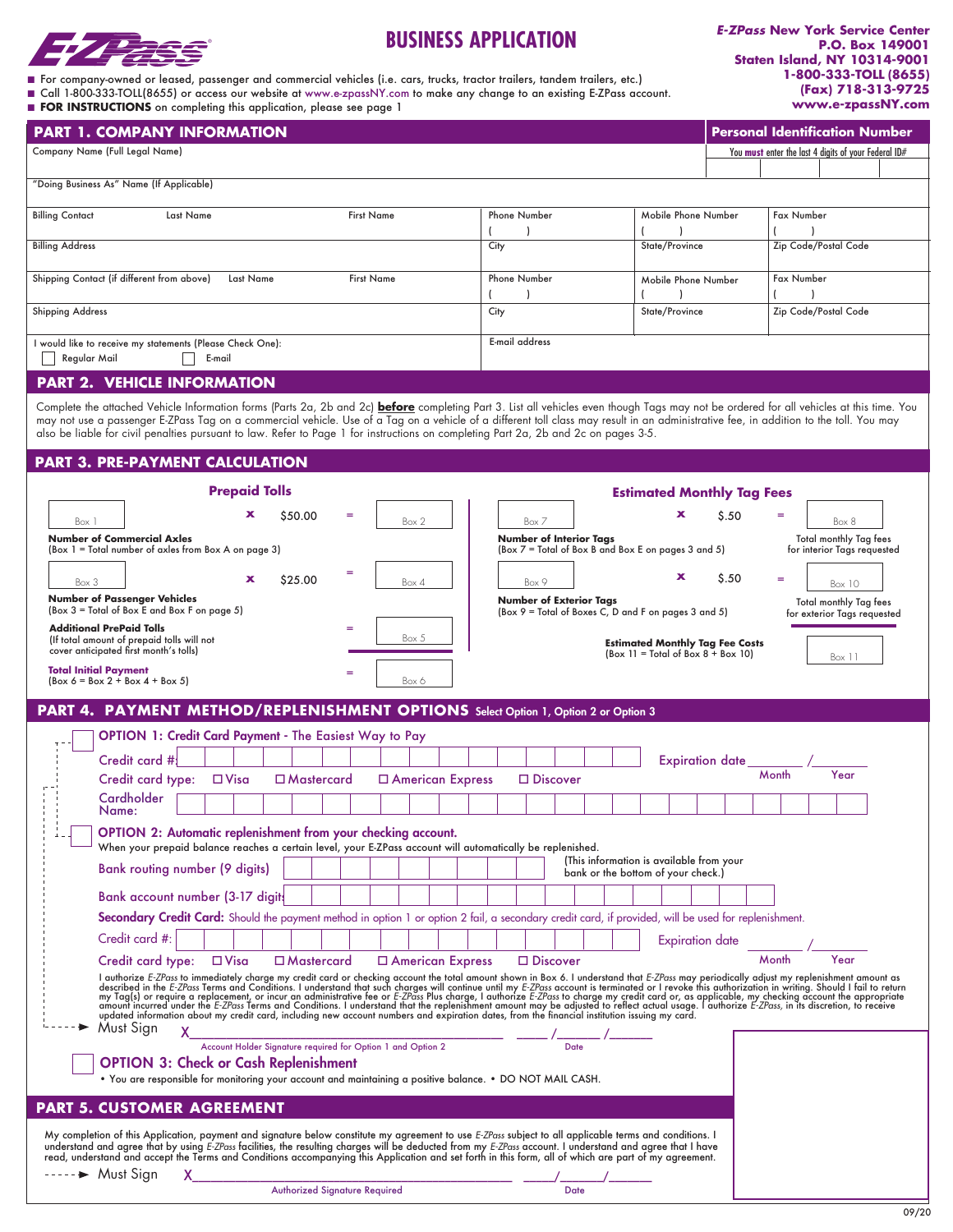### PART 2a. COMMERCIAL VEHICLE INFORMATION

List all commercial vehicles that will be used under this account, that you are requesting a Tag for at this time. Attach photocopies of this sheet if more space is needed. The vehicle type selected from the Vehicle Reference Chart should be the most common configuration of that vehicle. **If your license plate number information changes, please contact the Customer Service Center in order to avoid incurring violation charges.**

|                               | <b>License Plate</b><br><b>Number</b><br>(Please Print Clearly) |  |  | State/<br><b>Province of</b><br><b>Registration</b> | <b>Plate</b><br><b>Type</b> | <b>Vehicle</b><br><b>Reference #</b><br>(From Vehicle | <b>Number</b><br>of Axles |                                    | You Must Circle One Type Of Tag<br><b>For Each Vehicle</b> |                                                                                 |                                           |
|-------------------------------|-----------------------------------------------------------------|--|--|-----------------------------------------------------|-----------------------------|-------------------------------------------------------|---------------------------|------------------------------------|------------------------------------------------------------|---------------------------------------------------------------------------------|-------------------------------------------|
|                               |                                                                 |  |  |                                                     |                             |                                                       | Reference Chart)          |                                    | <b>Interior Tags</b>                                       | <b>Exterior Tags</b>                                                            |                                           |
| Vehicle<br>1                  |                                                                 |  |  |                                                     |                             |                                                       |                           |                                    | Windshield                                                 | Roofmount                                                                       | <b>License Plate</b>                      |
| <b>Vehicle</b><br>$\mathbf 2$ |                                                                 |  |  |                                                     |                             |                                                       |                           |                                    | Windshield                                                 | Roofmount                                                                       | <b>License Plate</b>                      |
| <b>Vehicle</b><br>3           |                                                                 |  |  |                                                     |                             |                                                       |                           |                                    | Windshield                                                 | Roofmount                                                                       | <b>License Plate</b>                      |
| <b>Vehicle</b><br>4           |                                                                 |  |  |                                                     |                             |                                                       |                           |                                    | Windshield                                                 | Roofmount                                                                       | <b>License Plate</b>                      |
| <b>Vehicle</b><br>5           |                                                                 |  |  |                                                     |                             |                                                       |                           |                                    | Windshield                                                 | Roofmount                                                                       | <b>License Plate</b>                      |
| <b>Vehicle</b><br>6           |                                                                 |  |  |                                                     |                             |                                                       |                           |                                    | Windshield                                                 | Roofmount                                                                       | <b>License Plate</b>                      |
| Vehicle<br>7                  |                                                                 |  |  |                                                     |                             |                                                       |                           |                                    | Windshield                                                 | Roofmount                                                                       | <b>License Plate</b>                      |
| Vehicle<br>8                  |                                                                 |  |  |                                                     |                             |                                                       |                           |                                    | Windshield                                                 | Roofmount                                                                       | <b>License Plate</b>                      |
| <b>Vehicle</b><br>9           |                                                                 |  |  |                                                     |                             |                                                       |                           |                                    | Windshield                                                 | Roofmount                                                                       | <b>License Plate</b>                      |
| Vehicle<br>10                 |                                                                 |  |  |                                                     |                             |                                                       |                           |                                    | Windshield                                                 | Roofmount                                                                       | <b>License Plate</b>                      |
| <b>Vehicle</b><br>11          |                                                                 |  |  |                                                     |                             |                                                       |                           |                                    | Windshield                                                 | Roofmount                                                                       | <b>License Plate</b>                      |
| <b>Vehicle</b><br>12          |                                                                 |  |  |                                                     |                             |                                                       |                           |                                    | Windshield                                                 | Roofmount                                                                       | <b>License Plate</b>                      |
| Vehicle<br>13                 |                                                                 |  |  |                                                     |                             |                                                       |                           |                                    | Windshield                                                 | Roofmount                                                                       | <b>License Plate</b>                      |
| Vehicle<br>14                 |                                                                 |  |  |                                                     |                             |                                                       |                           |                                    | Windshield                                                 | Roofmount                                                                       | <b>License Plate</b>                      |
| <b>Vehicle</b><br>15          |                                                                 |  |  |                                                     |                             |                                                       |                           |                                    | Windshield                                                 | Roofmount                                                                       | <b>License Plate</b>                      |
| Vehicle<br>16                 |                                                                 |  |  |                                                     |                             |                                                       |                           |                                    | Windshield                                                 | Roofmount                                                                       | <b>License Plate</b>                      |
| Vehicle<br>17                 |                                                                 |  |  |                                                     |                             |                                                       |                           |                                    | Windshield                                                 | Roofmount                                                                       | <b>License Plate</b>                      |
| Vehicle<br>18                 |                                                                 |  |  |                                                     |                             |                                                       |                           |                                    | Windshield                                                 | Roofmount                                                                       | License Plate                             |
| Vehicle<br>19                 |                                                                 |  |  |                                                     |                             |                                                       |                           |                                    | Windshield                                                 | Roofmount                                                                       | <b>License Plate</b>                      |
| Vehicle<br>20                 |                                                                 |  |  |                                                     |                             |                                                       |                           |                                    | Windshield                                                 | Roofmount                                                                       | <b>License Plate</b>                      |
| Vehicle<br>21                 |                                                                 |  |  |                                                     |                             |                                                       |                           |                                    | Windshield                                                 | Roofmount                                                                       | <b>License Plate</b>                      |
| Vehicle<br>22                 |                                                                 |  |  |                                                     |                             |                                                       |                           |                                    | Windshield                                                 | Roofmount                                                                       | <b>License Plate</b>                      |
| Vehicle<br>23                 |                                                                 |  |  |                                                     |                             |                                                       |                           |                                    | Windshield                                                 | Roofmount                                                                       | <b>License Plate</b>                      |
| Vehicle<br>24                 |                                                                 |  |  |                                                     |                             |                                                       |                           |                                    | Windshield                                                 | Roofmount                                                                       | <b>License Plate</b>                      |
| Vehicle<br>25                 |                                                                 |  |  |                                                     |                             |                                                       |                           |                                    | Windshield                                                 | Roofmount                                                                       | <b>License Plate</b>                      |
|                               |                                                                 |  |  |                                                     |                             |                                                       |                           | <b>BOX A</b><br>Total $#$ of axles | <b>BOX B</b><br>Total $\#$ of Tags circled                 | <b>BOX C</b><br>$\textsf{Total} \mathbin{\#} \mathsf{of} \textsf{Tags}$ circled | <b>BOXD</b><br>Total $\#$ of Tags circled |

**Totals:**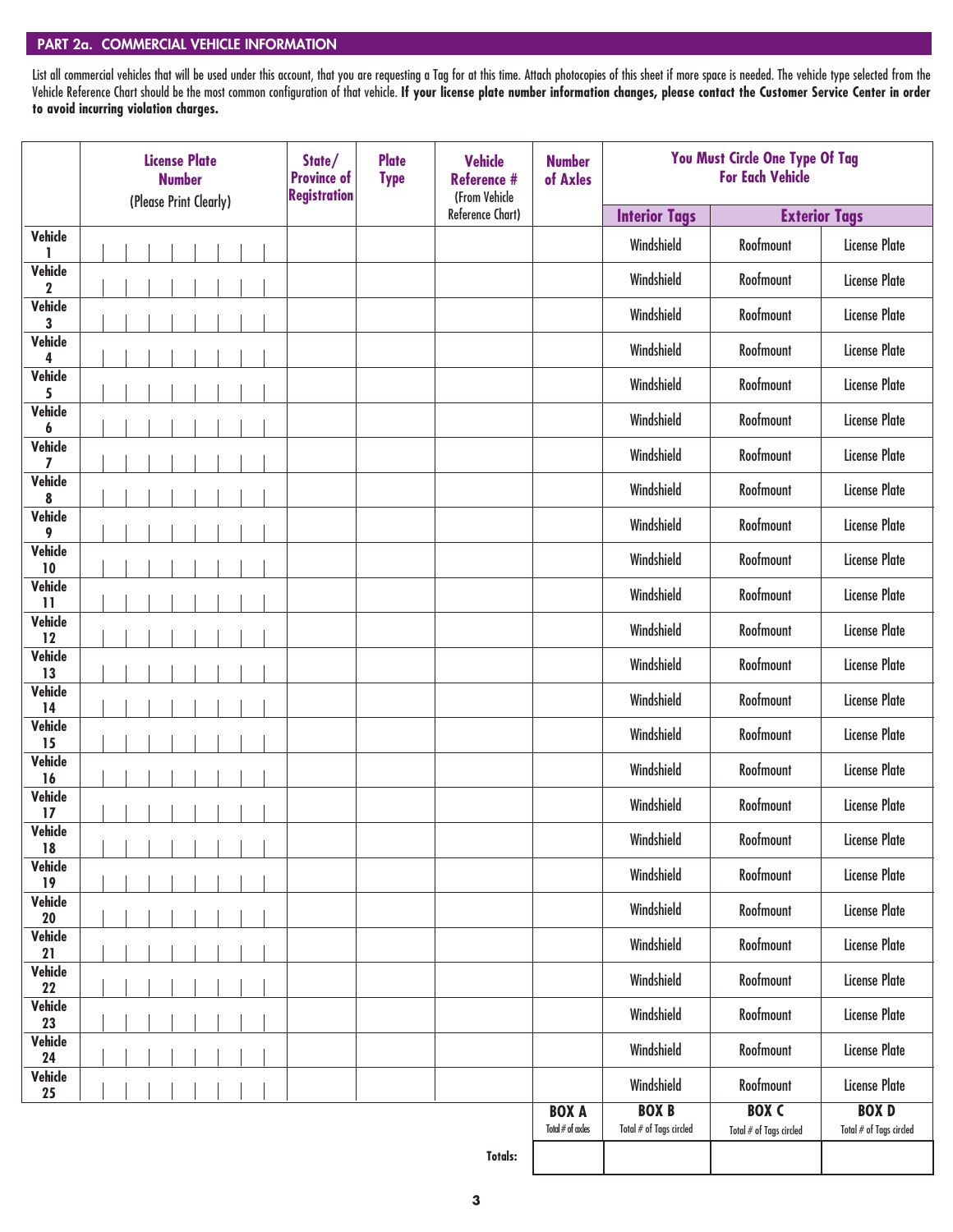### PART 2b. COMMERCIAL VEHICLE INFORMATION (NOT REQUESTING TAGS AT THIS TIME)

List commercial vehicles that may be used under this account even though you are not requesting a Tag(s) for them at this time. Attach photocopies of this sheet if more space is needed. The vehicle type selected from the Vehicle Reference Chart should be the most common configuration of that vehicle. **If your license plate number information changes, please contact the Customer Service Center in order to avoid incurring violation charges.**

|                                    | <b>License Plate</b><br><b>Number</b><br>(Please Print Clearly) | <b>State/Province of</b><br><b>Registration</b> | <b>Plate Type</b> | <b>Vehicle Reference #</b><br>(From Vehicle Reference Chart) | <b>Number of Axles</b> |
|------------------------------------|-----------------------------------------------------------------|-------------------------------------------------|-------------------|--------------------------------------------------------------|------------------------|
| Vehicle                            |                                                                 |                                                 |                   |                                                              |                        |
| 1<br>Vehicle                       |                                                                 |                                                 |                   |                                                              |                        |
| $\mathbf 2$                        |                                                                 |                                                 |                   |                                                              |                        |
| Vehicle                            |                                                                 |                                                 |                   |                                                              |                        |
| $\mathbf{3}$<br>Vehicle            |                                                                 |                                                 |                   |                                                              |                        |
| 4                                  |                                                                 |                                                 |                   |                                                              |                        |
| Vehicle                            |                                                                 |                                                 |                   |                                                              |                        |
| 5<br>Vehicle                       |                                                                 |                                                 |                   |                                                              |                        |
| $\boldsymbol{6}$                   |                                                                 |                                                 |                   |                                                              |                        |
| Vehicle                            |                                                                 |                                                 |                   |                                                              |                        |
| $\overline{\mathbf{z}}$<br>Vehicle |                                                                 |                                                 |                   |                                                              |                        |
| 8                                  |                                                                 |                                                 |                   |                                                              |                        |
| Vehicle<br>9                       |                                                                 |                                                 |                   |                                                              |                        |
| Vehicle                            |                                                                 |                                                 |                   |                                                              |                        |
| $10\,$                             |                                                                 |                                                 |                   |                                                              |                        |
| Vehicle<br>$\overline{11}$         |                                                                 |                                                 |                   |                                                              |                        |
| Vehicle                            |                                                                 |                                                 |                   |                                                              |                        |
| 12                                 |                                                                 |                                                 |                   |                                                              |                        |
| Vehicle<br>13                      |                                                                 |                                                 |                   |                                                              |                        |
| Vehicle                            |                                                                 |                                                 |                   |                                                              |                        |
| 14                                 |                                                                 |                                                 |                   |                                                              |                        |
| Vehicle<br>15                      |                                                                 |                                                 |                   |                                                              |                        |
| Vehicle                            |                                                                 |                                                 |                   |                                                              |                        |
| 16                                 |                                                                 |                                                 |                   |                                                              |                        |
| Vehicle<br>17                      |                                                                 |                                                 |                   |                                                              |                        |
| Vehicle                            |                                                                 |                                                 |                   |                                                              |                        |
| ${\bf 18}$                         |                                                                 |                                                 |                   |                                                              |                        |
| Vehicle<br>19                      |                                                                 |                                                 |                   |                                                              |                        |
| Vehicle                            |                                                                 |                                                 |                   |                                                              |                        |
| ${\bf 20}$                         |                                                                 |                                                 |                   |                                                              |                        |
| Vehicle<br>21                      |                                                                 |                                                 |                   |                                                              |                        |
| Vehicle                            |                                                                 |                                                 |                   |                                                              |                        |
| 22                                 |                                                                 |                                                 |                   |                                                              |                        |
| Vehicle<br>23                      |                                                                 |                                                 |                   |                                                              |                        |
| Vehicle                            |                                                                 |                                                 |                   |                                                              |                        |
| 24                                 |                                                                 |                                                 |                   |                                                              |                        |
| Vehicle<br>25                      |                                                                 |                                                 |                   |                                                              |                        |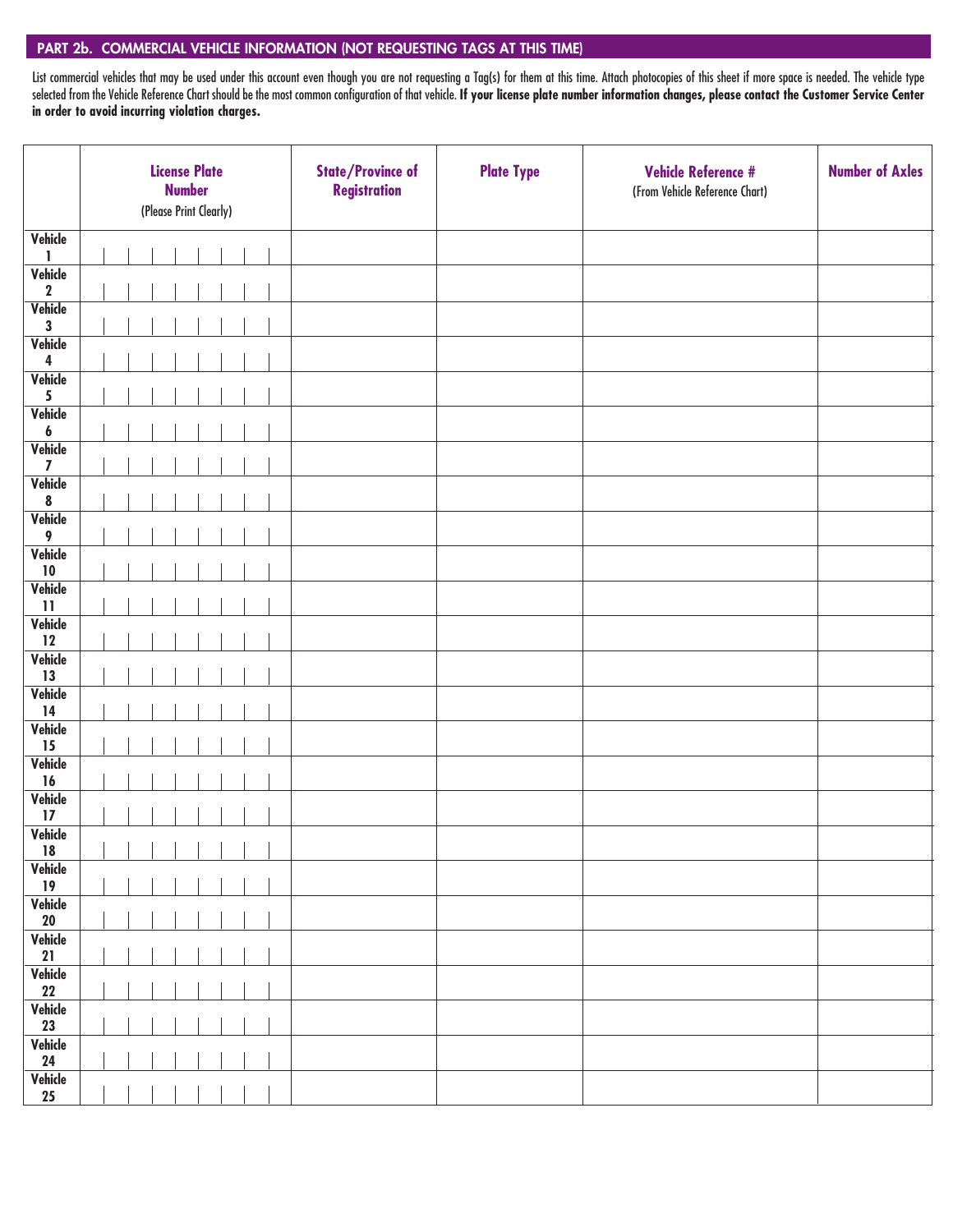### PART 2c. PASSENGER VEHICLE INFORMATION

List all passenger vehicles that may be used under this account even if you are not requesting a Tag for the vehicle at this time. Attach photocopies of this sheet if more space is needed. The vehicle type selected from the Vehicle Reference Chart should be the most common configuration of that vehicle. All passenger vehicles will be issued interior Tags, unless the vehicle appears on the Special Vehicle Listing requiring exterior Tags. **If your license plate number information changes, please contact the Customer Service Center in order to avoid incurring violation charges.**

|                         | <b>License Plate</b><br><b>Number</b><br>(Please Print Clearly) | State/<br><b>Province of</b><br><b>Registration</b> | <b>Plate</b><br><b>Type</b> | <b>Vehicle</b><br><b>Reference #</b><br>(From Vehicle |                                          | You Must Circle One Type Of Tag For Each Vehicle<br>If you are not requesting a Tag for<br>a vehicle at this time, please circle "None". |             |
|-------------------------|-----------------------------------------------------------------|-----------------------------------------------------|-----------------------------|-------------------------------------------------------|------------------------------------------|------------------------------------------------------------------------------------------------------------------------------------------|-------------|
|                         |                                                                 |                                                     |                             | Reference Chart)                                      | <b>Interior</b>                          | <b>Exterior</b>                                                                                                                          | <b>None</b> |
| Vehicle<br>ı            |                                                                 |                                                     |                             |                                                       | Windshield                               | <b>License Plate</b>                                                                                                                     | None        |
| Vehicle<br>$\mathbf 2$  |                                                                 |                                                     |                             |                                                       | Windshield                               | <b>License Plate</b>                                                                                                                     | None        |
| Vehicle<br>3            |                                                                 |                                                     |                             |                                                       | Windshield                               | <b>License Plate</b>                                                                                                                     | None        |
| Vehicle<br>4            |                                                                 |                                                     |                             |                                                       | Windshield                               | <b>License Plate</b>                                                                                                                     | None        |
| Vehicle<br>5            |                                                                 |                                                     |                             |                                                       | Windshield                               | <b>License Plate</b>                                                                                                                     | None        |
| Vehicle<br>6            |                                                                 |                                                     |                             |                                                       | Windshield                               | <b>License Plate</b>                                                                                                                     | None        |
| Vehicle<br>7            |                                                                 |                                                     |                             |                                                       | Windshield                               | <b>License Plate</b>                                                                                                                     | None        |
| Vehicle<br>8            |                                                                 |                                                     |                             |                                                       | Windshield                               | <b>License Plate</b>                                                                                                                     | None        |
| Vehicle<br>9            |                                                                 |                                                     |                             |                                                       | Windshield                               | <b>License Plate</b>                                                                                                                     | None        |
| Vehicle<br>10           |                                                                 |                                                     |                             |                                                       | Windshield                               | <b>License Plate</b>                                                                                                                     | None        |
| Vehicle<br>$\mathbf{1}$ |                                                                 |                                                     |                             |                                                       | Windshield                               | <b>License Plate</b>                                                                                                                     | None        |
| Vehicle<br>12           |                                                                 |                                                     |                             |                                                       | Windshield                               | <b>License Plate</b>                                                                                                                     | None        |
| Vehicle<br>13           |                                                                 |                                                     |                             |                                                       | Windshield                               | <b>License Plate</b>                                                                                                                     | None        |
| Vehicle<br>14           |                                                                 |                                                     |                             |                                                       | Windshield                               | <b>License Plate</b>                                                                                                                     | None        |
| Vehicle<br>15           |                                                                 |                                                     |                             |                                                       | Windshield                               | <b>License Plate</b>                                                                                                                     | None        |
| Vehicle<br>16           |                                                                 |                                                     |                             |                                                       | Windshield                               | <b>License Plate</b>                                                                                                                     | None        |
| Vehicle<br>17           |                                                                 |                                                     |                             |                                                       | Windshield                               | <b>License Plate</b>                                                                                                                     | None        |
| Vehicle<br>18           |                                                                 |                                                     |                             |                                                       | Windshield                               | <b>License Plate</b>                                                                                                                     | None        |
| Vehicle<br>19           |                                                                 |                                                     |                             |                                                       | Windshield                               | <b>License Plate</b>                                                                                                                     | None        |
| Vehicle<br>20           |                                                                 |                                                     |                             |                                                       | Windshield                               | <b>License Plate</b>                                                                                                                     | None        |
| Vehicle<br>21           |                                                                 |                                                     |                             |                                                       | Windshield                               | <b>License Plate</b>                                                                                                                     | None        |
| Vehicle<br>22           |                                                                 |                                                     |                             |                                                       | Windshield                               | <b>License Plate</b>                                                                                                                     | None        |
| Vehicle<br>23           |                                                                 |                                                     |                             |                                                       | Windshield                               | <b>License Plate</b>                                                                                                                     | None        |
| Vehicle<br>24           |                                                                 |                                                     |                             |                                                       | Windshield                               | <b>License Plate</b>                                                                                                                     | None        |
| Vehicle<br>25           |                                                                 |                                                     |                             |                                                       | Windshield                               | <b>License Plate</b>                                                                                                                     | None        |
|                         |                                                                 |                                                     |                             |                                                       | <b>BOXE</b><br>(Total # of Tags circled) | <b>BOXF</b><br>(Total # of Tags circled)                                                                                                 |             |

**Totals:**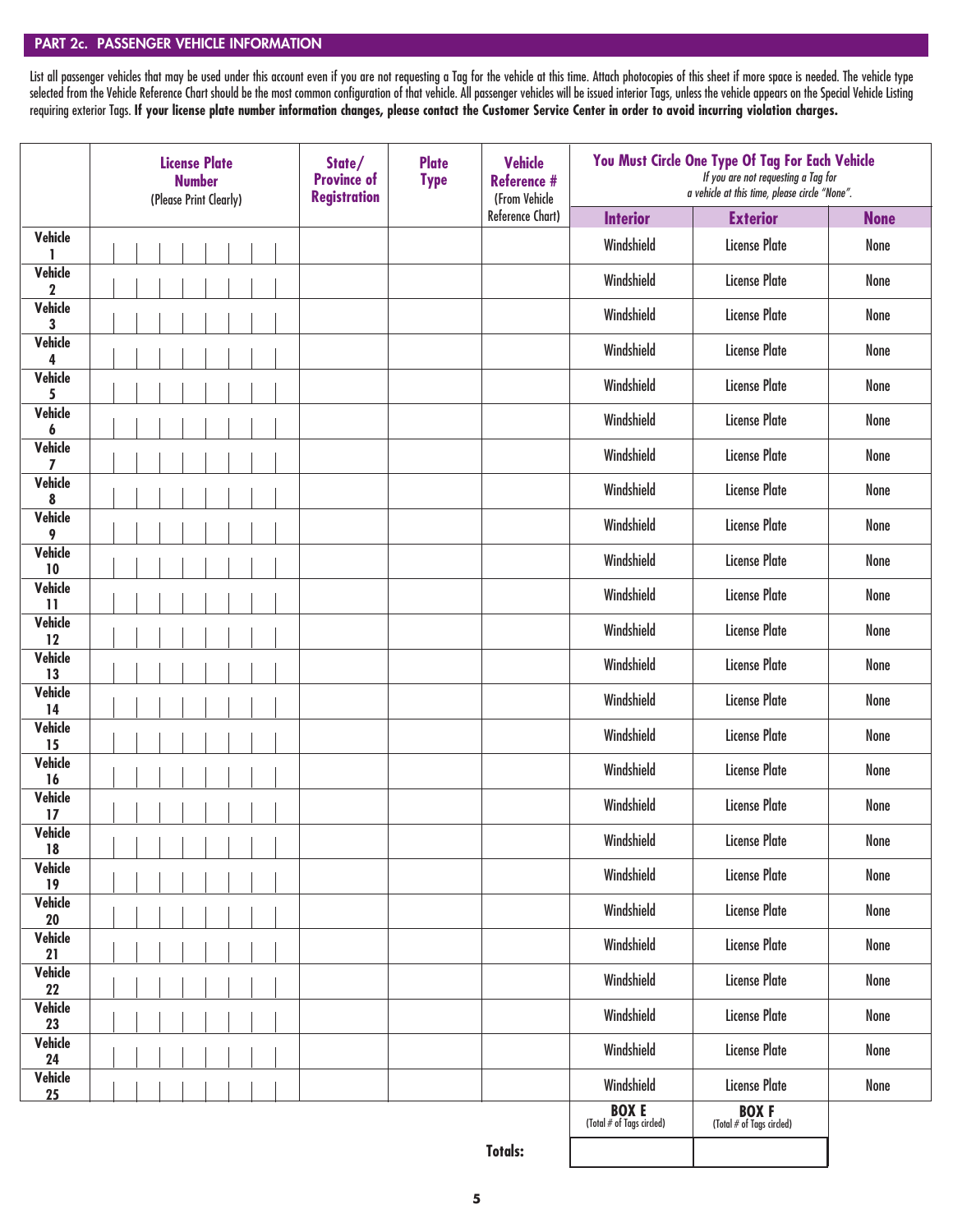

# *Toll Facilities Accepting E-ZPass*



The entire New York State Thruway including: New Rochelle Barrier Yonkers Barrier Governor Mario M. Cuomo Bridge Harriman Barrier

**THE PORT AUTHORITY** OF NY & NJ

Bayonne Bridge George Washington Bridge Goethals Bridge Holland Tunnel Lincoln Tunnel Outerbridge Crossing

CROSSING PATHS BUILDING FUTURES<br>THE PEACE BRIDGE



Rip Van Winkle Bridge Kingston-Rhinecliff Bridge Mid-Hudson Bridge Newburgh-Beacon Bridge Bear Mountain Bridge





Bronx-Whitestone Bridge Cross Bay Veterans Memorial Bridge Henry Hudson Bridge (no trucks permitted) Hugh L. Carey Tunnel Marine Parkway-Gil Hodges Memorial Bridge Queens Midtown Tunnel Robert F. Kennedy Bridge Throgs Neck Bridge Verrazano-Narrows Bridge

Buffalo and Fort Erie Public Bridge Authority Niagara Falls Bridge Commission (Peace Bridge)

And wherever you see the 277 FIS sign displayed

**1-800-333-TOLL (8655) www.e-zpassNY.com TDD/TTY 1-800-772-7935**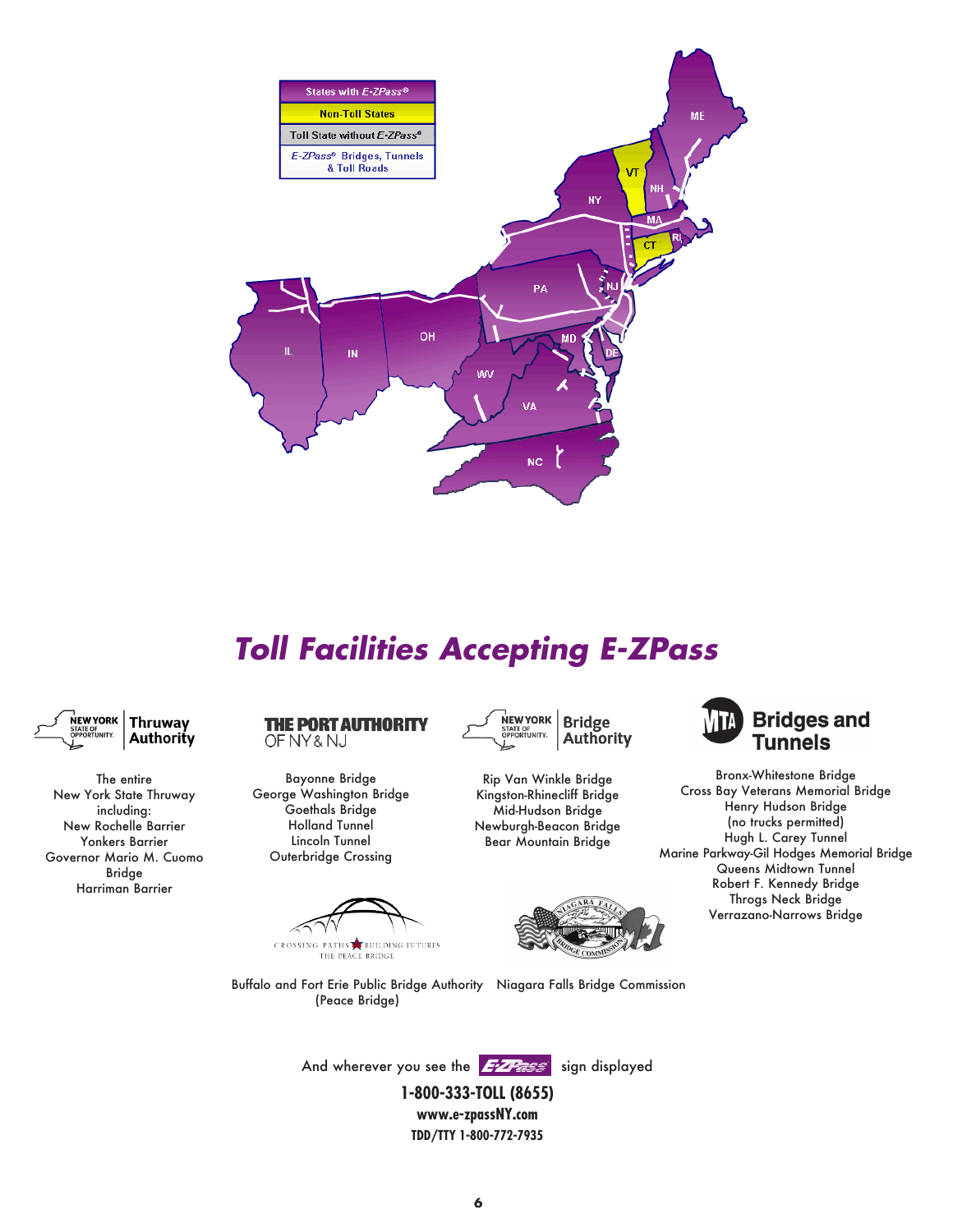These terms and conditions, together with your *E-ZPass* application ("Application"), constitute your *E-ZPass* Agreement ("Agreement"). *E-ZPass* is an electronic toll collection system that allows you to pay charges incurred at *E-ZPass* facilities. New York *E-ZPass* is operated under the auspices of the Triborough Bridge and Tunnel Authority ("TBTA")(also known as MTA Bridges and Tunnels), the New York State Thruway Authority ("NYSTA"), and the Port Authority of New York and New Jersey ("PANYNJ") separately referred to herein as an agency and collectively referred to as agencies. Your *E-ZPass* Account ("Account") will be operable on all *E-ZPass* facilities, regardless of location, and accessible to all agencies. Your Account will be assigned to one of the abovementioned agencies, and your Agreement is with that particular agency. Your Agreement may be reassigned to another agency at any time. Identification of the agency to which your Account has been assigned and with which you have your Agreement appears on your *E-ZPass* tag(s) ("Tag"). Please read these terms and conditions and keep them for your records. When you open your Account or use your *E-ZPass* Tag, you agree to the following terms and conditions:

#### **1) GENERAL**

- a. Failure to comply with this Agreement may result in termination of your Account.
- b. You may not assign the obligations or benefits of this Agreement.
- c. Failure to pay charges to your Account may result in penalties as provided by law.
- d. You must approach and pass through *E-ZPass* lanes at the posted speed limit. Failure to obey the posted speed limit may result in suspension or revocation of your Tag.
- e. You must comply with all applicable traffic laws, regulations, signs and signals, and the directions of toll collectors and law enforcement officers.

### **2) TAG USE**

- a. You may use the Tag on the vehicle(s) specifically listed on your Application.
- b. You may only use the Tag on a vehicle class that corresponds to the class of Tag provided to you by *E-ZPass*.
- c. In accordance with Section 5 herein, you must surrender a Tag immediately upon request.
- When you use the Tag at any *E-ZPass* facility, you authorize *E-ZPass* to debit your Account for the charges incurred. d. If you use the Tag on *E-ZPass* facilities other than New York *E-ZPass* facilities, you are subject to the laws and regulations governing use at such facilities.
- e. You must maintain a sufficient balance in your pre-payment Account, and may not use the Tag or permit Tag use unless a sufficient balance is maintained.
- f. You must properly install your Tag in or on your vehicle pursuant to the mounting instructions provided with your Tag(s). Failure to do so may result in your Tag not being read in the lane, the gate not being raised at some facilities, and may result in a violation for which you may be assessed administrative fees or other penalties as provided by law. Failure to properly mount your Tag may also result in images being taken of your license plate to identify the registered owner and the addition of your license plate to your Account based on motor vehicle registration records. These images may be used to post toll charges at the cash rate and/or additional administrative fees to your Account.

#### **3) YOUR ACCOUNT**

- a. You must maintain a prepaid amount in your pre-payment Account to cover applicable charges to your Account.
- b. Applicable charges, if any, will be deducted from your Account each time the Tag is used.
- c. *E-ZPass* may deduct from your Account applicable administrative fees incurred pursuant to this Agreement.
- d. Your account will be assessed a monthly tag fee in the amount of \$0.50 per Tag.
- e. Your Account may be suspended upon outstanding violations and/or for failure to pay administrative fees.
- f. No interest will be paid on balances in your Account.
- g. You will receive a periodic statement unless there are no transactions and no financial activity in your Account during the applicable period covered by such statement. It is your obligation to review such statements and follow the procedure in Section 6 if you wish to dispute any charges.
- h. You will be charged a fee for any request to retrieve a statement previously provided.
- i. *E-ZPass*, in its discretion, may receive updated information about your credit card, including new account numbers and expiration dates, from the financial institution issuing the card.
- j. *E-ZPass*, in its discretion, may receive updated banking information including routing numbers, account numbers, and
- account type, from your financial institution.
- k. *E-ZPass,* in its discretion, may receive updated information about your address from the United States Postal Service.

### **4) ACCOUNT PRE-PAYMENT**

- a. You must pay a minimum prepaid amount sufficient to pay charges to your Account for a one-month period.
- b. Your Account must be replenished by your prepaid amount when your Account balance decreases to or below the replenishment point specific to your Account. The date on which your Account will be replenished will vary based upon Account activity. You may choose to replenish your Account in one of the following ways:
	- 1. Authorizing *E-ZPass* to automatically charge your credit card or automatically withdraw funds from your checking account for all charges to your Account.
		- a. For customers using checking account for auto replenishment:
			- 1. You agree and are aware that you are pre-authorizing *E-ZPass* to withdraw funds from your bank account each time your Account balance decreases to or below the replenishment point specific to your Account.
			- 2. You agree and are aware that the amount of the Automatic Clearing House (ACH) withdrawals from your checking account to cover your tolls and fees may vary between \$0.01 and \$99,000.00 depending upon your *E-ZPass* account activity.
	- 2. Checks (or Money Orders) made payable to *E-ZPass* in U.S. dollars only. A returned check fee of \$25 will be charged for each check returned to *E-ZPass* unpaid by your bank. **DO NOT SEND CASH BY MAIL.**
		-
- c. An Account analysis is performed on all new Accounts 35 days from the first Tag use and every 90 days thereafter. If your<br>monthly use is consistently above or below your prepaid amount, *E-ZPass* will adjust your prep one-month level of use or a minimum of \$25, whichever is greater.
- d. If you have chosen to replenish your Account with a credit card, you will be enrolled in the *E-ZPass* Plus program. This Program allows you to use your Tag at authorized *E-ZPass* Plus facilities. If your Tag is used to incur *E-ZPass* Plus charges, then E-ZPass may charge your credit card that amount. Such credit card charges may be different from your replenishment<br>amount and charged to your credit card at any time. By participating in E-ZPass Plus you consent to th name and address to *E-ZPass* Plus facility operators for collection purposes. If you choose to participate in *E-ZPass* Plus, you must notify the *E-ZPass* customer Service Center.
- e. Depending on usage or other charges to your Account, there may be more than one replenishment transaction within one statement period.

### **5) VIOLATIONS**

- $\alpha$ . If you use the Tag when your Account is in a negative balance, suspended or revoked, or after the Tag has been reported lost or stolen, you may incur an administrative fee of up to \$100 per occurrence; be charged the full undiscounted charge; and/or be asked to surrender the Tag to *E-ZPass* via certified mail..
- b. If you use the Tag in a vehicle other than one of the class for which the Tag is designated, you may incur administrative fees of up to \$100 per occurrence; and/or be asked to surrender the Tag to *E-ZPass* via certified mail. Such continued misuse may result in revocation of your Account.
- c. If you attempt to use the Tag without properly attaching it to your vehicle, you may incur an administrative fee of up to \$100 per occurrence.
- d. Failure to respond to Notices of Violation may result in referral to a collection agency, imposition of additional fees and charges and/or suspension of your vehicle registration by the New York State Department of Motor Vehicles under 15 **NYCRR 12714**

### **6) LOST/STOLEN OR NON-OPERATIONAL TAGS**

You will not be liable for unauthorized Tag use that occurs after you notify *E-ZPass*, orally or in writing, of loss, theft or possible unauthorized use. However, if a Tag is reported lost, stolen, or found to be defaced or damaged, you will be charged \$16.00 for interior Tags and \$22.00 for exterior Tags. If the Tag is non-operational for reasons other than abuse or improper use, and the Tag is returned to an *E-ZPass* Customer Service Center, *E-ZPass* will replace it at no charge.

### **7) DISCLAIMER**

You acknowledge that *E-ZPass* and all agencies providing *E-ZPass* services have not made, and expressly disclaim any representation or warranty, express or implied relating to the Tag including, without limitation, any implied or express warranty of merchantability, fitness for a particular purpose or conformity to models or samples. You agree that *E-ZPass* and all agencies providing *E-ZPass* services will have no obligation or liability whatsoever to you with respect to your use of or the performance of the Tag. You agree to indemnify and hold harmless *E-ZPass* and all agencies providing *E-ZPass* services from and against all damage, loss, cost, expense or liability relating to, arising from, or as a result of, the use or performance of the Tag.

#### **8) TERMINATION**

You may terminate this Agreement at any time by requesting such termination in writing and returning the Tag(s) to *E-ZPass*. Tags should be returned to an *E-ZPass* Customer Service Center by certified mail. Tags remain the property of the agencies providing *E-ZPass* services. Once all outstanding charges have been deducted from your Account following your termination of this Agreement and return of the Tag(s), any remaining balance will be refunded to you. Such refund will be made in the form of a check or credit to your credit card, depending on the manner in which you have chosen to replenish your Account balance.

### **9) COLLECTION OF EXPENSES**

You agree to pay all costs, including attorneys' fees, incurred by *E-ZPass* and all agencies providing *E-ZPass* services to collect any monies due under the terms of this Agreement.

#### **10) MODIFICATIONS**

The agency to which your Account is assigned may change the terms of this Agreement at any time by advance written notice. Such modified terms shall take effect on the date specified therein. The invalidity of any term or terms of this Agreement shall not affect any other term of this Agreement, which shall remain in full force and effect.

# **11) GOVERNING LAW**

This Agreement shall be governed by and construed in accordance with the laws of the State of New York.

#### **12) CHANGES**

You agree to update *E-ZPass* of any changes to the information you have provided to *E-ZPass*, including, but not limited to:

- Address,
- Vehicle(s),
- Credit card account (i.e., number, expiration date),
- Checking account.
- Payment method • Email address,
- Phone numbers.

### **13) NON-DISCLOSURE**

Albany, NY 12212-5185

*E-ZPass* respects the privacy of all Account holders. Account information may be shared among the agencies, but it will not be disclosed to third parties without your consent except as required or permitted by law and the policies of *E-ZPass* services.

### **14) PAYMENTS, TAGS AND CORRESPONDENCE**

Please send all correspondence, payments, Tag returns, or violation inquiries to:

### **E-ZPass Customer Service Center**

| <b>Applications and Returned Tags:</b> | <b>Violations:</b>     |
|----------------------------------------|------------------------|
| PO Box 149001                          | PO Box 15186           |
| Staten Island, NY 10314-9001           | Albany, NY 12212-5186  |
| <b>Account Replenishment Payments:</b> | <b>Correspondence:</b> |
| PO Box 15185                           | PO Box 15187           |

Albany, NY 12212-5187

### **15) SCHEDULE OF DEPOSITS/ADMINISTRATIVE FEES**

| Monthly Tag fee<br>Cost of Tag if defaced, damaged, lost or stolen | Interior<br><b>Exterior</b> | $S$ 0.50 per tag<br>\$16.00<br>S22.00 |  |
|--------------------------------------------------------------------|-----------------------------|---------------------------------------|--|
| <b>Bank declined ACH payment transaction</b>                       |                             | Up to \$25.00                         |  |
| Returned check fee                                                 |                             | <b>S25.00</b>                         |  |
| Monthly statement by mail, annual fee                              |                             | S <sub>6.00</sub>                     |  |
| Duplicate copy of Statement                                        |                             | $S$ 2.00                              |  |
| PANYNJ monthly Account service fee                                 |                             | \$1.00                                |  |
| Account revocation fee                                             |                             | <b>S25.00</b>                         |  |
| Other Tag misuse/violation administrative fees                     |                             | Up to \$100.00                        |  |

*E-ZPass* and the agencies providing *E-ZPass* services reserve the right to assess additional fees.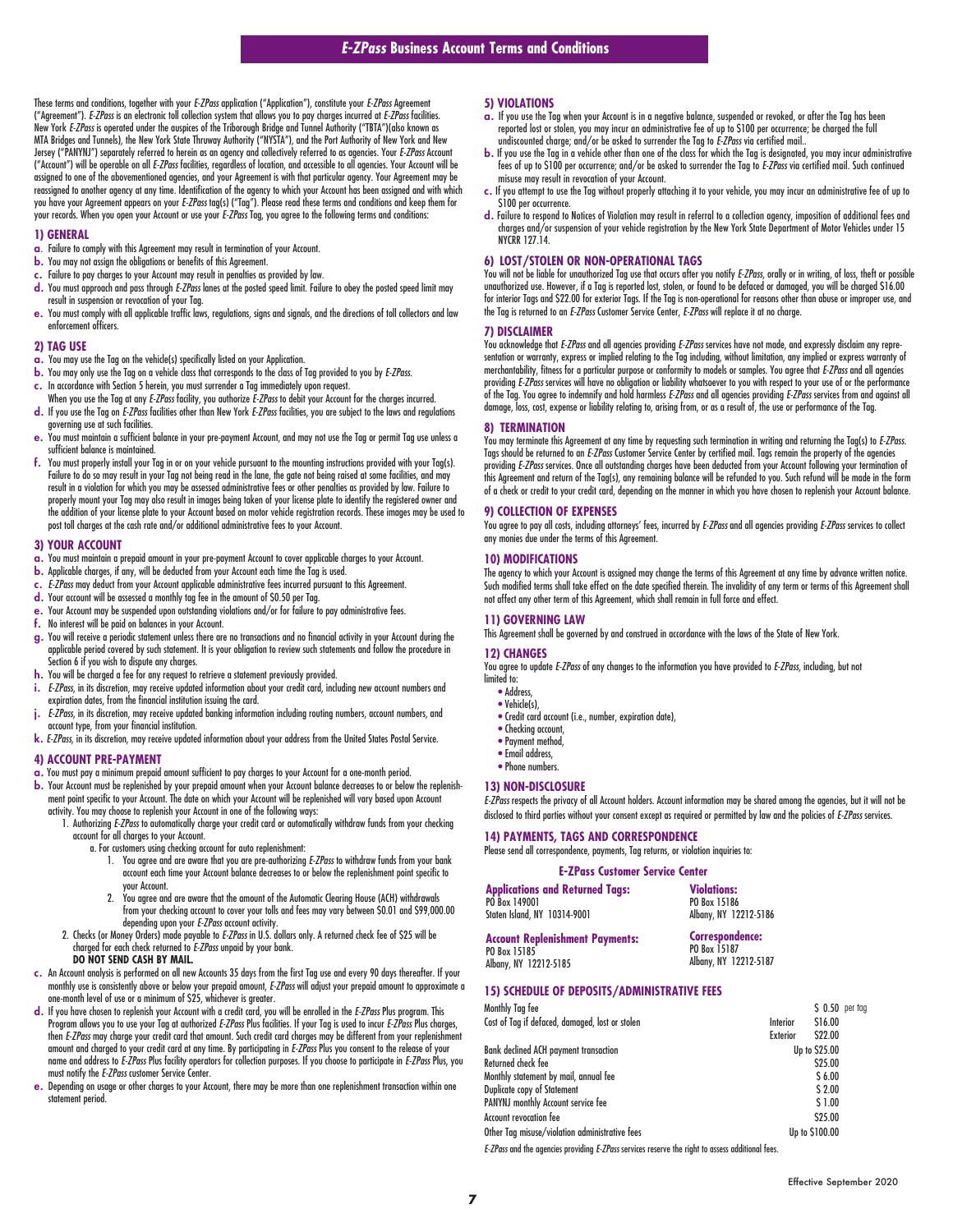



*Sign up for* **E-ZPass** *Now!*Sign up for E-ZPass Now!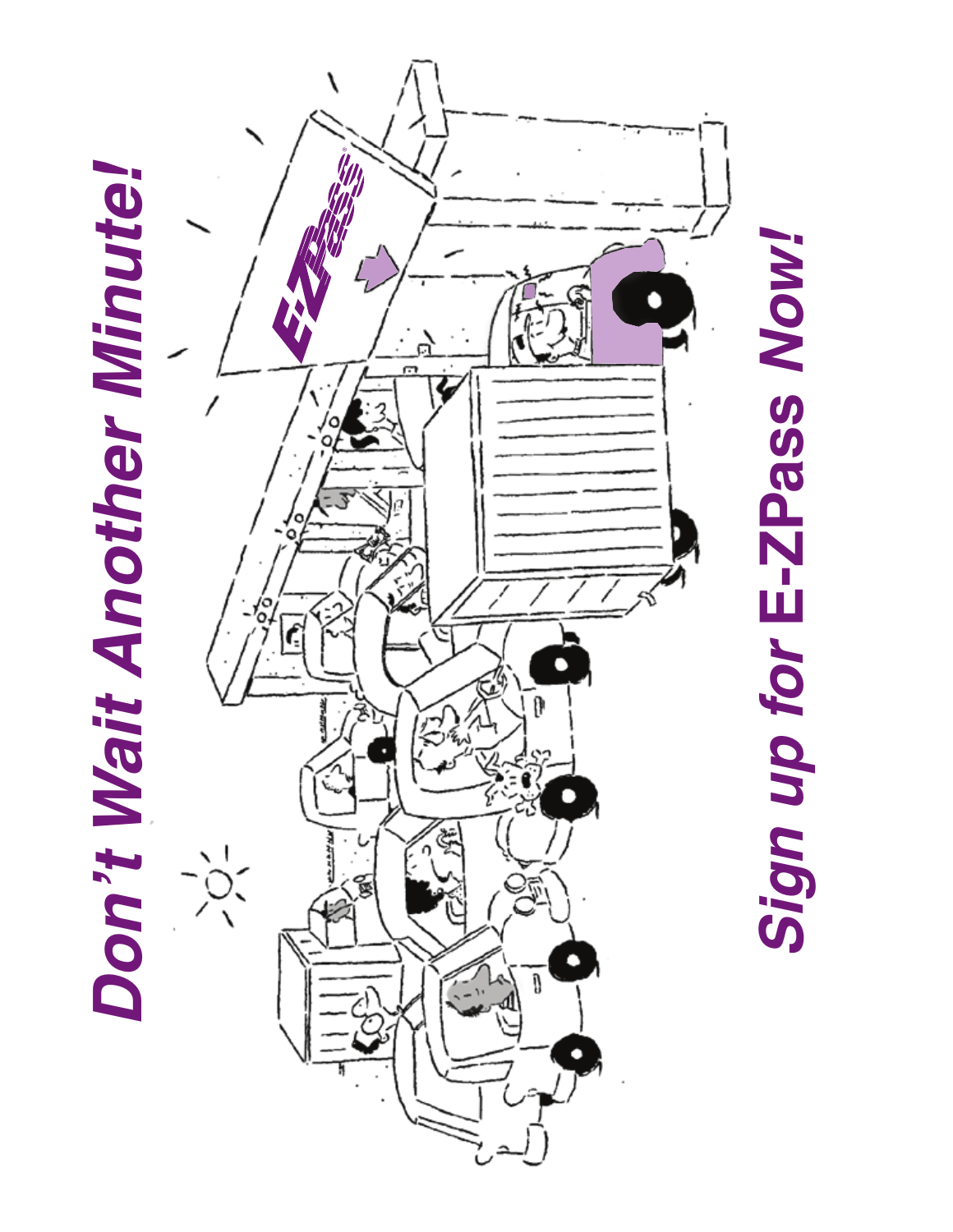|  | <b>Insert Side A</b> |
|--|----------------------|
|--|----------------------|



## **VEHICLE REFERENCE CHART**

Use this chart to determine the appropriate vehicle reference number required for each vehicle. Insert the vehicle reference number on pages 3 and 5 for each vehicle you are requesting a Tag for.

| <b>TYPE AND DESCRIPTION OF VEHICLE</b>                                                                                                                                                                                                                                                                                       | <b>Vehicle</b><br>$Ref.$ #                           | <b>TYPE AND DESCRIPTION OF VEHICLE</b>                                                                                                                                                                                                                                                | <b>Vehicle</b><br><b>Ref. #</b>               |
|------------------------------------------------------------------------------------------------------------------------------------------------------------------------------------------------------------------------------------------------------------------------------------------------------------------------------|------------------------------------------------------|---------------------------------------------------------------------------------------------------------------------------------------------------------------------------------------------------------------------------------------------------------------------------------------|-----------------------------------------------|
| <b>AUTOMOBILE/SPORT</b><br><b>UTILITY VEHICLE</b><br>This type also includes taxis, ambulances, hearses and                                                                                                                                                                                                                  |                                                      | <b>BUSES</b><br>$\circ$ U<br>(Seating 16 + passengers)<br>(OHO)                                                                                                                                                                                                                       |                                               |
| limo's seating less than 10 passengers.<br>2 axles, 4 tires (up to 7,000 lbs.)<br>3 axles, 6 tires (up to 7,000 lbs.)<br>2 axles, 4 tires (up to 7,000 lbs.), towing a 2 axle trailer80                                                                                                                                      | 72<br>76                                             | 2 axles, 4 tires (up to 7,000 lbs.)<br>2 axles, 4 tires (over 7,000 lbs.)<br>2 axles, 6 tires (up to 7,000 lbs.)<br>2 axles, 6 tires (over 7,000 lbs.)<br>3 axles, 6 tires (up to 7,000 lbs.)                                                                                         | 392<br>394<br>393<br>395<br>396               |
| <b>MOTORCYCLE</b>                                                                                                                                                                                                                                                                                                            |                                                      | 3 axles, 6 tires (over 7,000 lbs.)<br>3 axles, 8 or 10 tires (up to 7,000 lbs.)                                                                                                                                                                                                       | 398<br>397                                    |
| 2 axles, 2 tires (up to 7,000 lbs.)<br>2 axles, 3 tires (includes trikes or<br>a sidecar up to 7,000 lbs.)                                                                                                                                                                                                                   | 136<br>140                                           | 3 axles, 8 or 10 tires (over 7,000 lbs.)<br>4 axles, 8 tires (up to 7,000 lbs.)<br>4 axles, 8 tires (over 7,000 lbs.)<br>4 axles, 10 or more tires (up to 7,000 lbs.)<br>4 axles, 10 or more tires (over 7,000 lbs.                                                                   | 399<br>400<br>402<br>401<br>403               |
| <b>PICK-UP TRUCK</b><br>(For other trucks see reverse side)                                                                                                                                                                                                                                                                  |                                                      | <b>RECREATIONAL VEHICLE (RV)</b><br><b>OR MOTOR HOME</b>                                                                                                                                                                                                                              |                                               |
| 2 axles, 4 tires (over 7,000 lbs.)<br>2 axles, 6 tires (up to 7,000 lbs.)<br>2 axles, 6 tires (over 7,000 lbs.)<br>3 axles, 6 tires (up to 7,000 lbs.)<br>3 axles, 6 tires (over 7,000 lbs.)<br>3 axles, 8 or 10 tires (up to 7,000 lbs.)<br>3 axles, 8 or 10 tires (over 7,000 lbs.)                                        | 202<br>201<br>203<br>204<br>206<br>205<br>207        | 2 axles, 4 tires (up to 7,000 lbs.)<br>2 axles, 4 tires (over 7,000 lbs.)<br>2 axles, 6 tires (up to 7,000 lbs.)<br>2 axles, 6 tires (over 7,000 lbs.)<br>3 axles, 6 tires (up to 7,000 lbs.)<br>3 axles, 6 tires (over 7,000 lbs.)<br>3 axles, 8 or 10 tires (up to 7,000 lbs.)      | 456<br>458<br>457<br>459<br>460<br>462<br>461 |
| <b>PASSENGER/CARGO VAN</b><br>(Seating 1-9 passengers)                                                                                                                                                                                                                                                                       |                                                      | 3 axles, 8 or 10 tires (over 7,000 lbs.)<br>4 axles, 8 tires (up to 7,000 lbs.)<br>4 axles, 8 tires (over 7,000 lbs.)<br>4 axles, 10 or more tires (up to 7,000 lbs.)                                                                                                                 | 463<br>464<br>466<br>465                      |
| 2 axles, 4 tires (over 7,000 lbs.)<br>2 axles, 6 tires (up to 7,000 lbs.)<br>2 axles, 6 tires (over 7,000 lbs.)<br>3 axles, 6 tires (up to 7,000 lbs.)<br>3 axles, 6 tires (over 7,000 lbs.)<br>3 axles, 8 or 10 tires (up to 7,000 lbs.)<br>3 axles, 8 or 10 tires (over 7,000 lbs.)                                        | 266<br>265<br>267<br>268<br>270<br>269<br>271        | 4 axles, 10 or more tires (over 7,000 lbs.)<br>Note: . The weight limit of 7,000 lbs. noted throughout this<br>CHART reflects the gross vehicle weight (GVW) on<br>the vehicle<br>registration.<br>. Other trucks and tractor trailer combinations are<br>listed on the reverse side. | 467                                           |
| <b>MINIBUS/TEAM VAN/STRETCH LIMOS</b><br>(Seating 10-15 passengers)                                                                                                                                                                                                                                                          |                                                      | . Should your vehicle not conform to one of the<br>descriptions listed, contact the E-ZPass Customer<br>Service Center at 1-800-333-TOLL (8655).                                                                                                                                      |                                               |
| 2 axles, 4 tires (up to 7,000 lbs.)<br>2 axles, 4 tires (over 7,000 lbs.)<br>2 axles, 6 tires (up to 7,000 lbs.)<br>2 axles, 6 tires (over 7,000 lbs.)<br>3 axles, 6 tires (up to 7,000 lbs.)<br>3 axles, 6 tires (over 7,000 lbs.)<br>3 axles, 8 or 10 tires (up to 7,000 lbs.)<br>3 axles, 8 or 10 tires (over 7,000 lbs.) | 328<br>330<br>329<br>331<br>332<br>334<br>333<br>335 |                                                                                                                                                                                                                                                                                       |                                               |